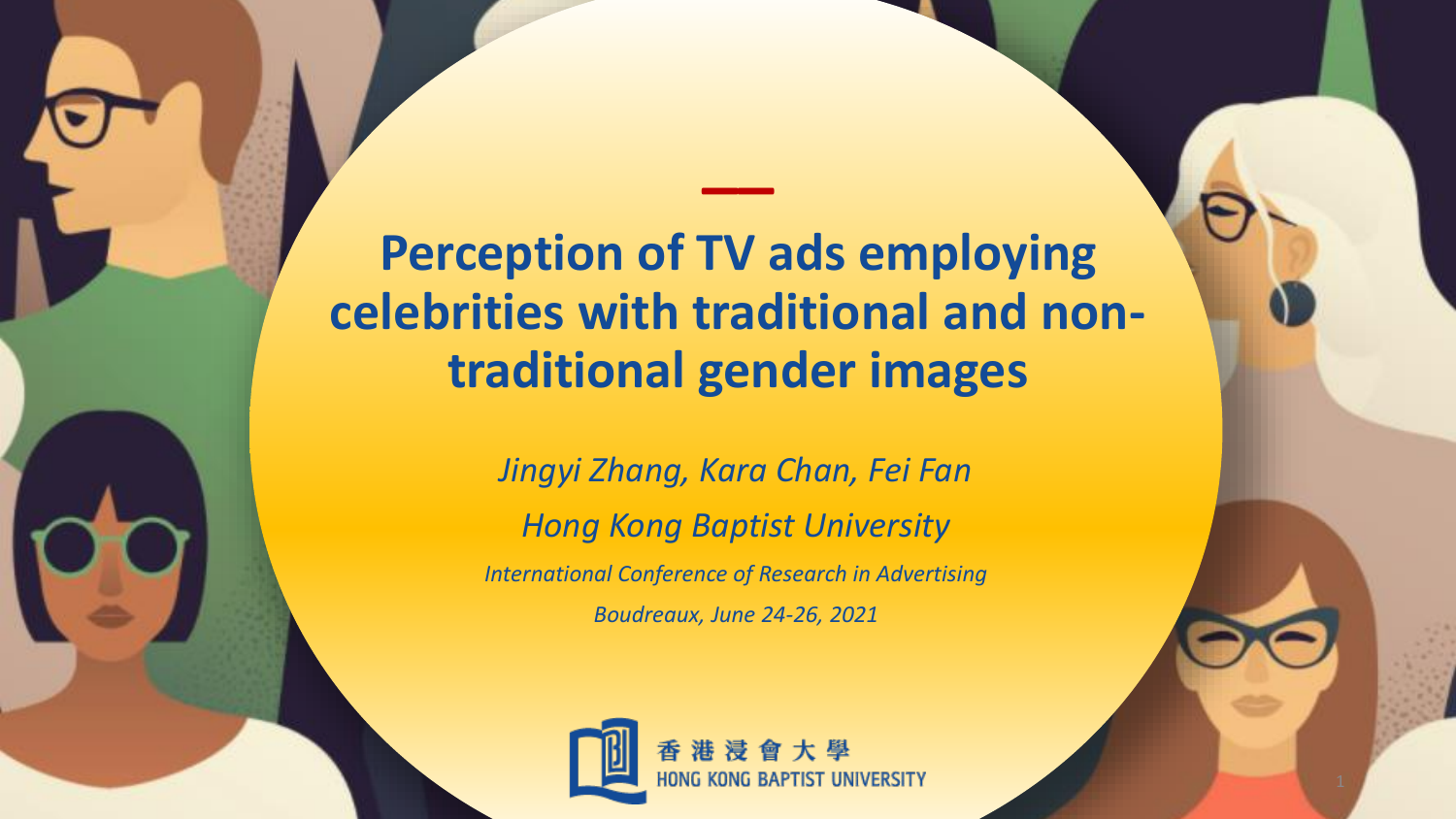## **Celebrity endorsers as carriers of meanings**

- Celebrities are employed widely to endorse products and services in China
- their meanings can be transferred to brands
- China as a male-dominated society
- used to have a rigid gender images and roles
- With the influx of Western and Asian cultures (esp. Korean pop cultures), some celebrities carry nontraditional gender images

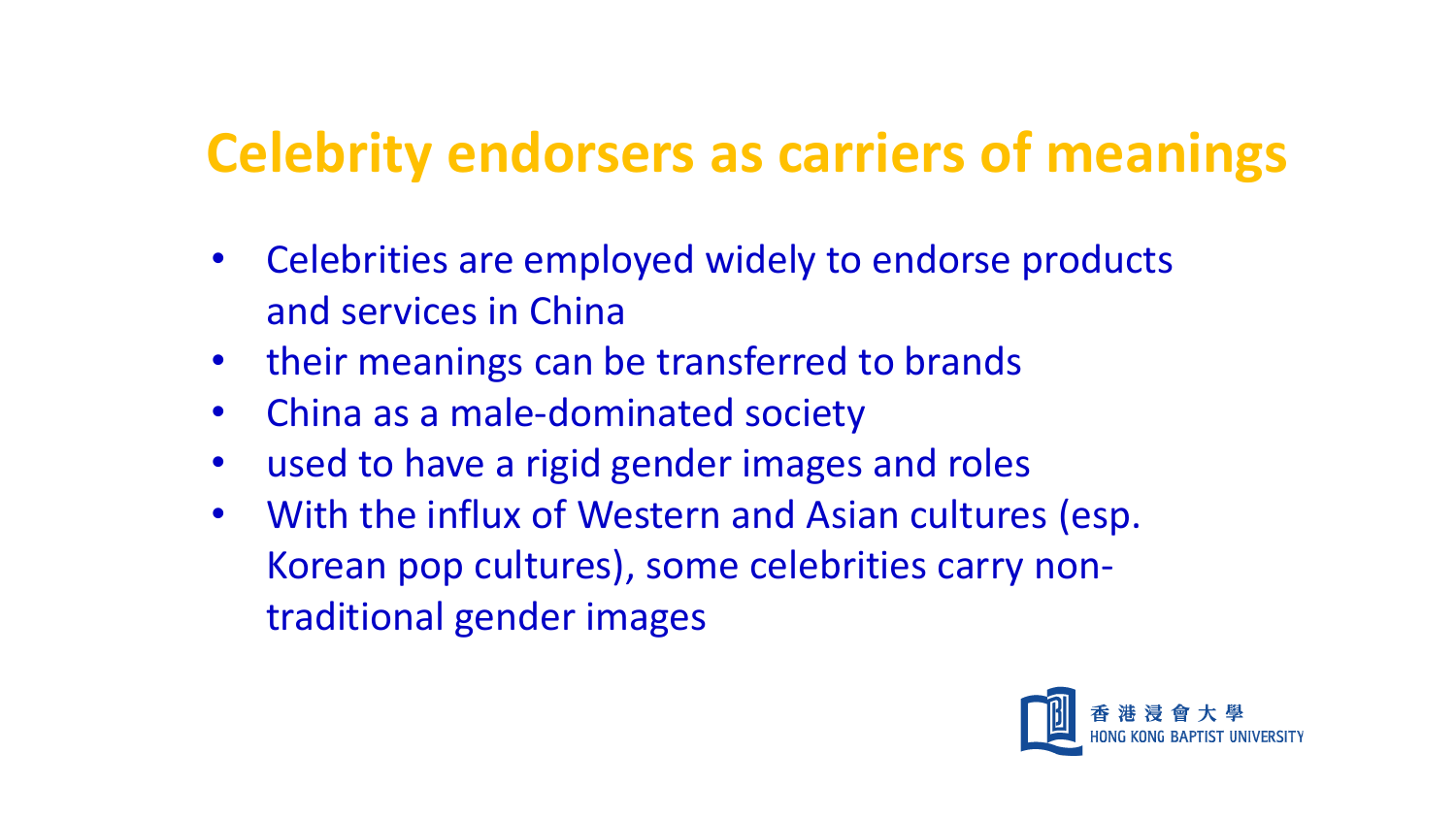# **examples**



Tomboy Female (Li Yuchun) Sissy Male (Justin Huang)



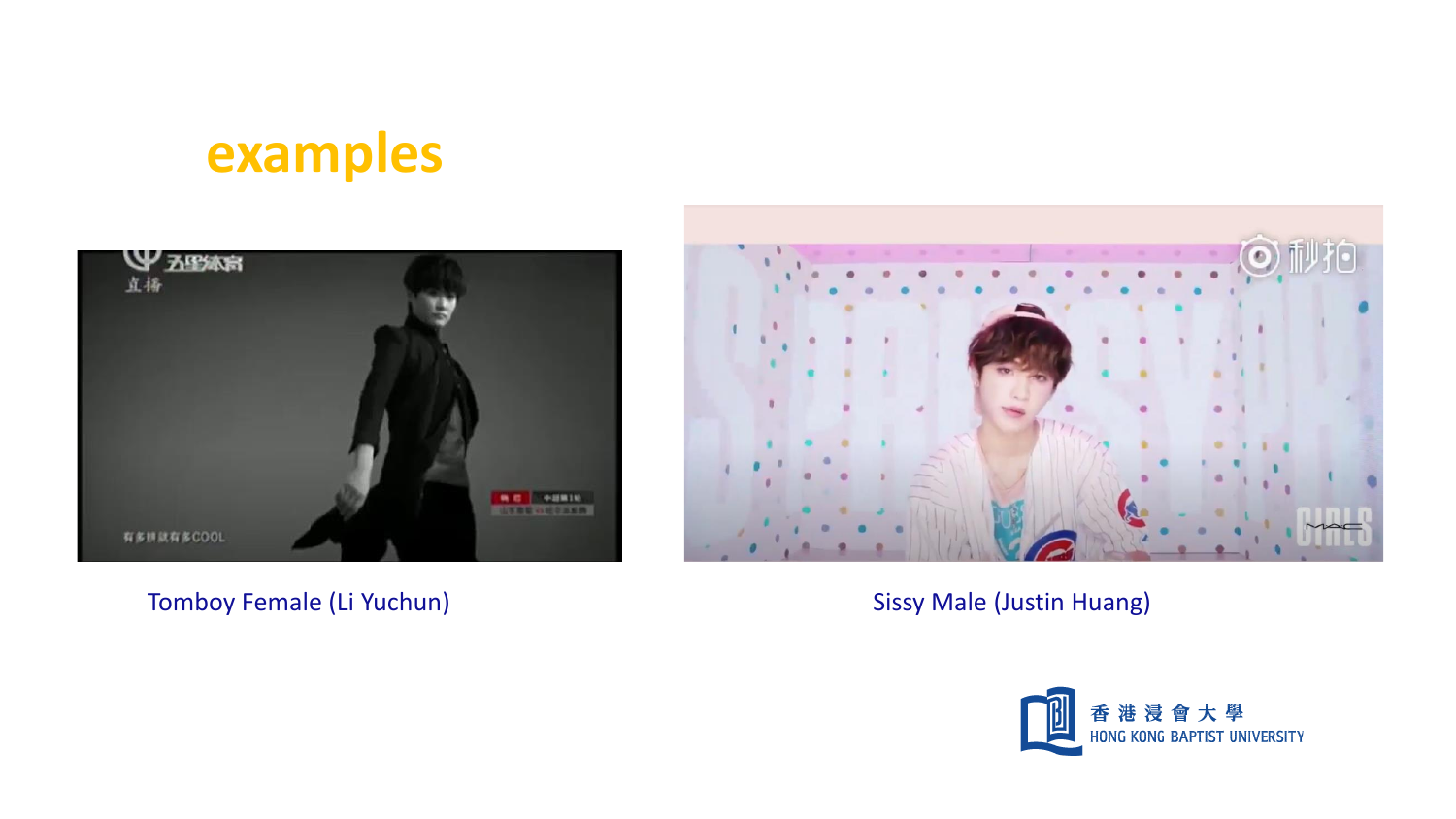### **Literature review: gender roles in ad**

- Advertisers are often selective regarding the images of celebrities and their gender displays when creating celebrity endorsers for brands
- females are more often portrayed in a stereotypical way (Sirakaya and Sonmez 2000).
- Previous studies found that the sissy-type male was culturally pejorative and viewed more negatively than the tomboy female (Feinman 1981; Green 1975; Martin 1995).

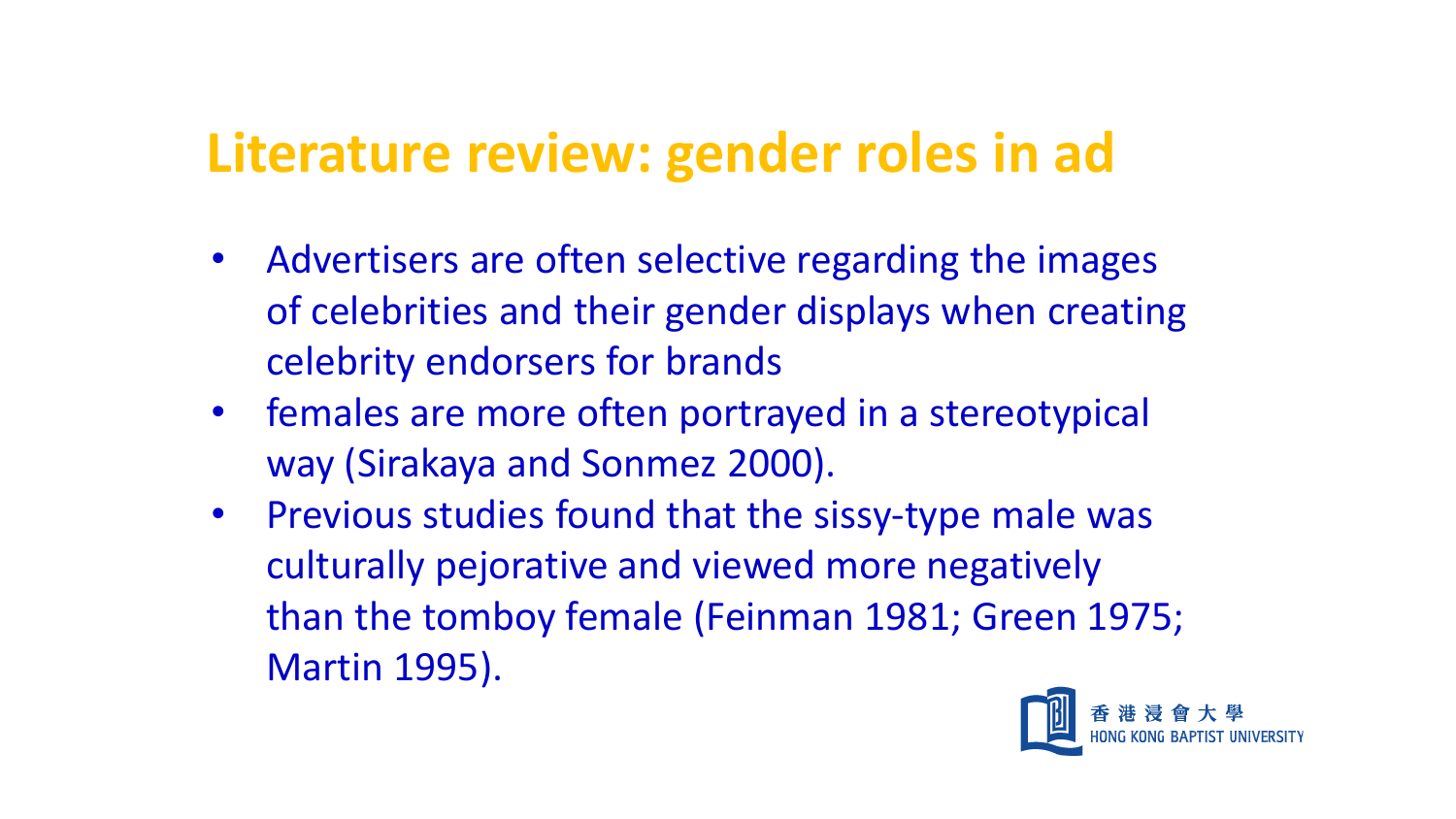## **Significance of the study**

- In China, celebrity endorsement has often been used to advertise products targeting young consumers (Chan 2010)
- Celebrities have played an important role in youth identity development (Boon and Lomore 2001) and their endorsements have been influential.

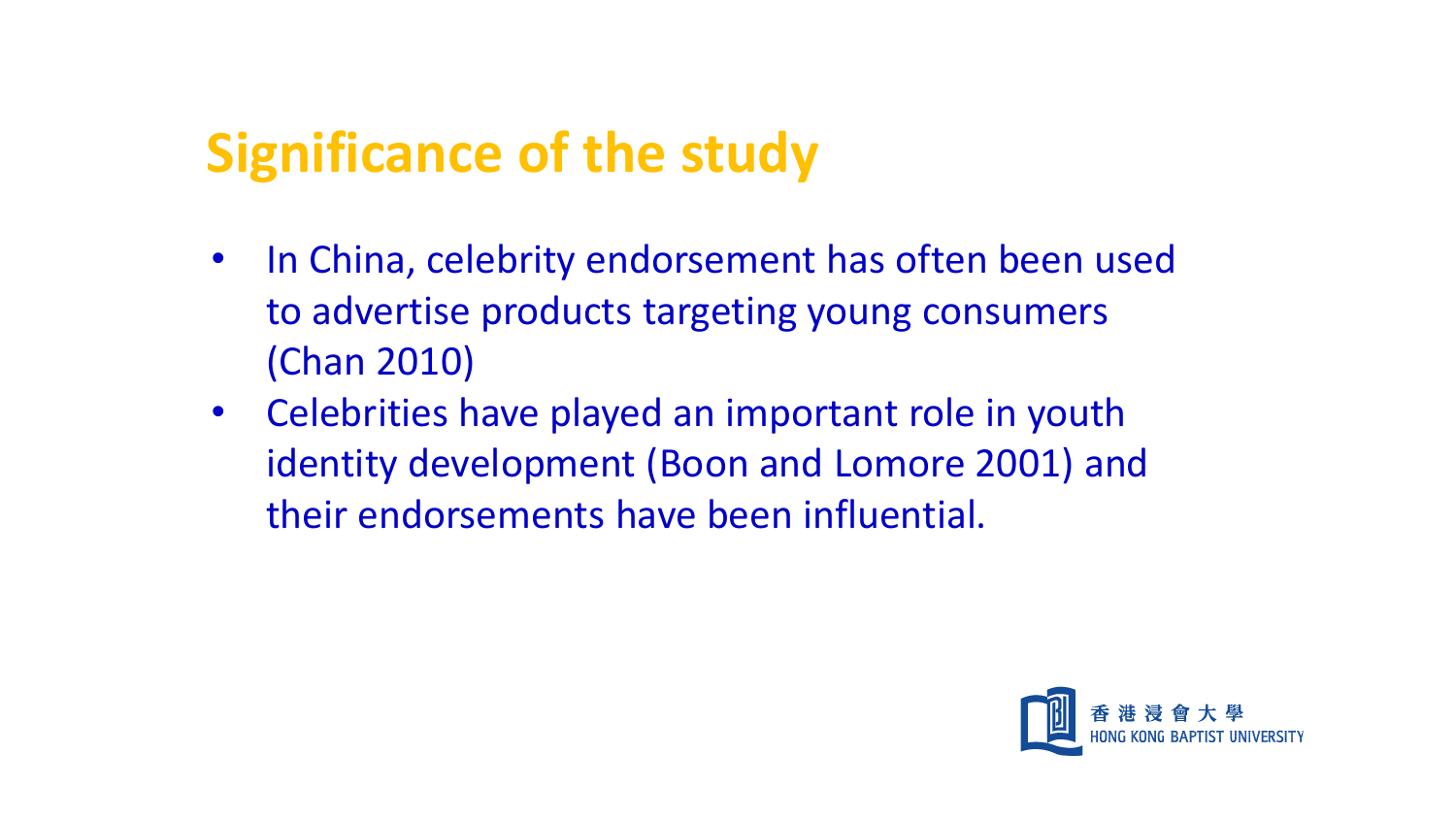### **Research questions**

RQ1: How do young Chinese adults perceive celebrities with different gendered images? RQ2: How do young Chinese adults respond to advertisements featuring celebrities in traditional or non-traditional gender roles? RQ3: How do young Chinese adults' perceived gender stereotypes influence the persuasiveness of celebrity advertising?

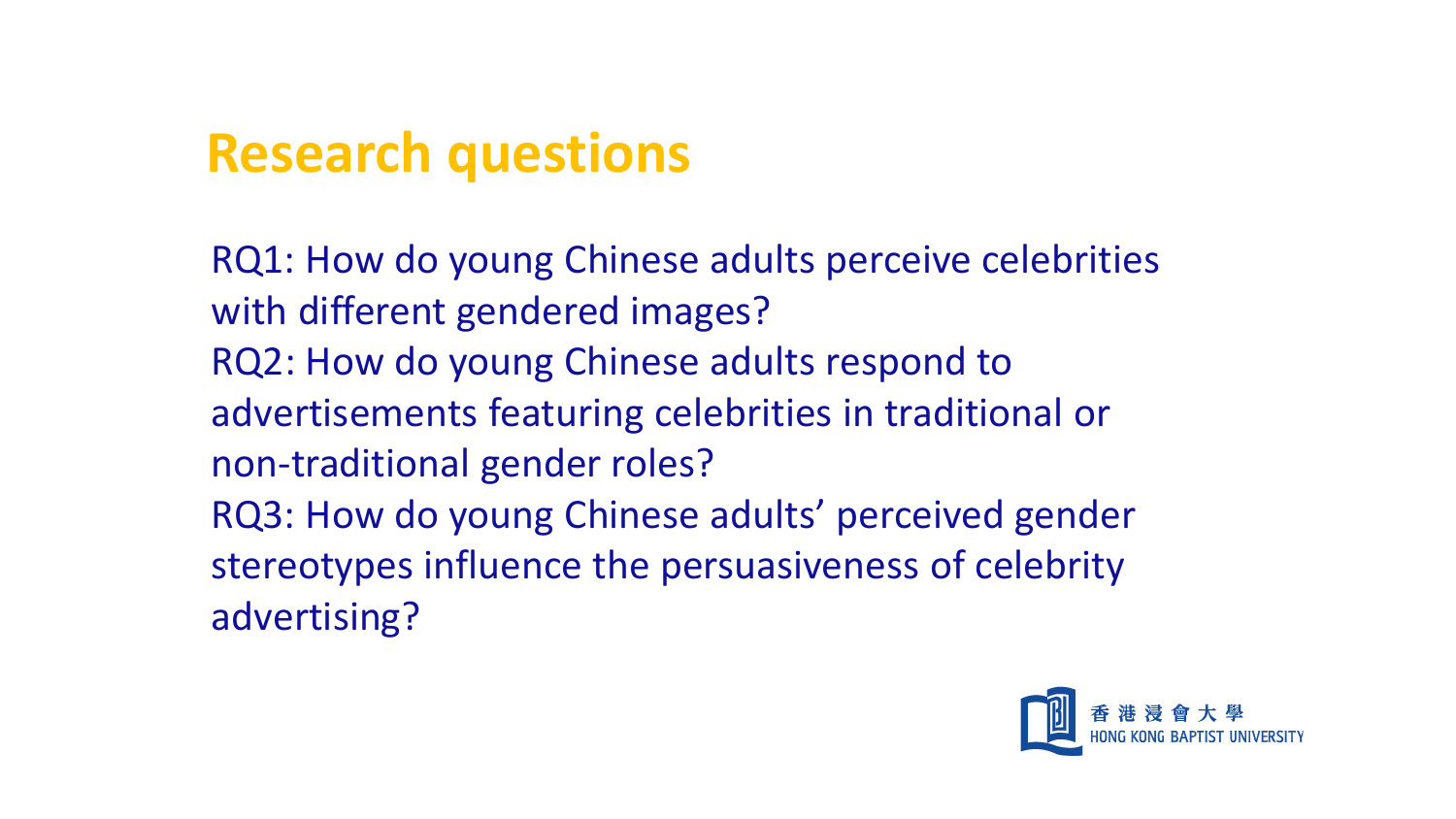### **Research method**

- Quantitative surveys
- Inspired by Chan, Ng and Liu (2014) study, differences

are:

Only female images VS both sexes Print VS videos Typical user VS celebrity endorsement

- Distributed through WeChat and Weibo
- April 2019
- N=170 (74%F)
- Age: mostly 18-25 (95%)

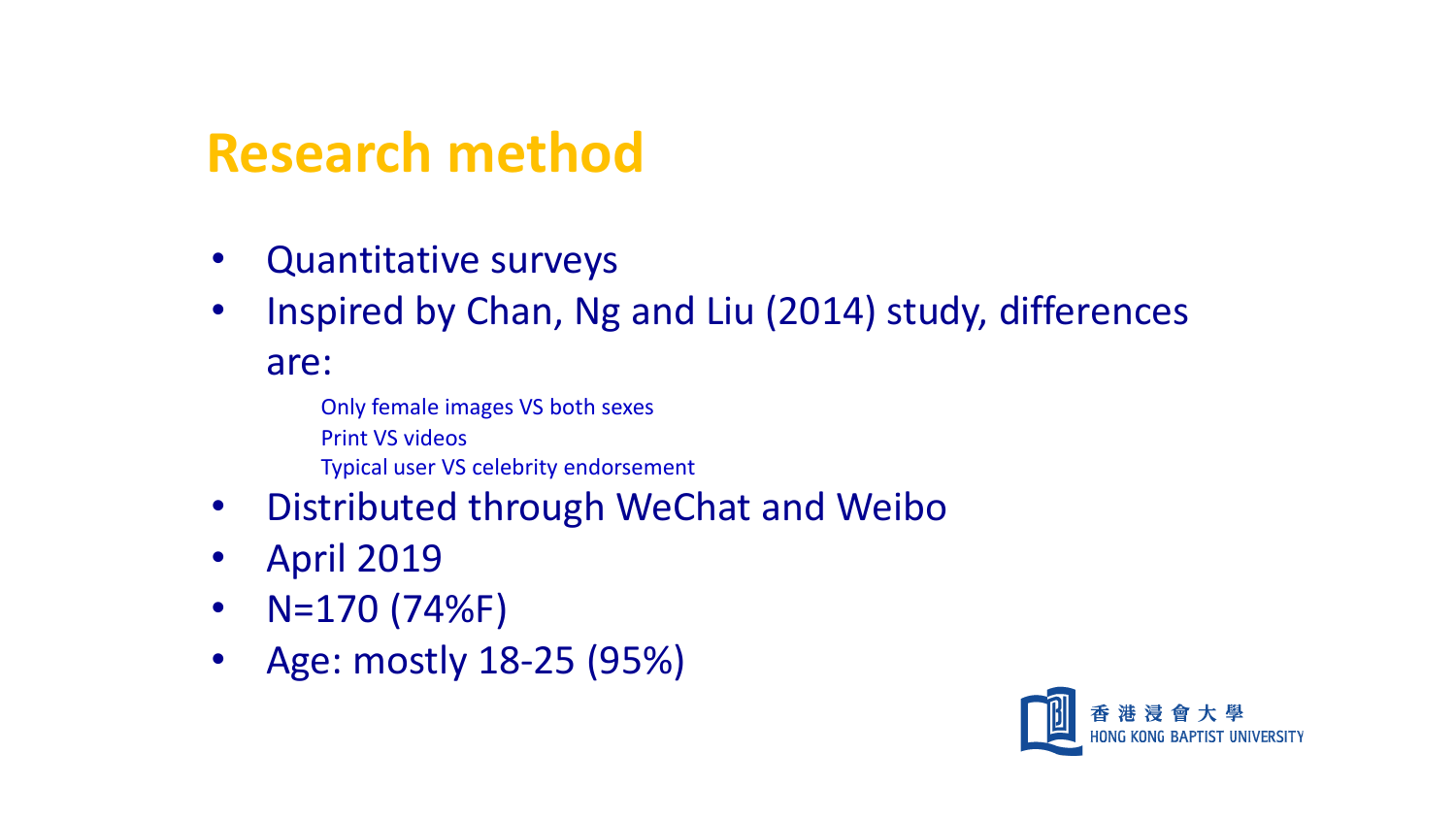## **Judgmental sampling of 4 TV ads**

| Tomboy<br>female | <b>Sexy female</b> | <b>Muscular</b><br>male | <b>Sissy male</b>   |
|------------------|--------------------|-------------------------|---------------------|
| Yuchun Li        | Chi-Ling Lin       | Daniel Wu               | <b>Justin Huang</b> |
| Iced Tea         | Underwear          | Cosmetics               | Cosmetics           |







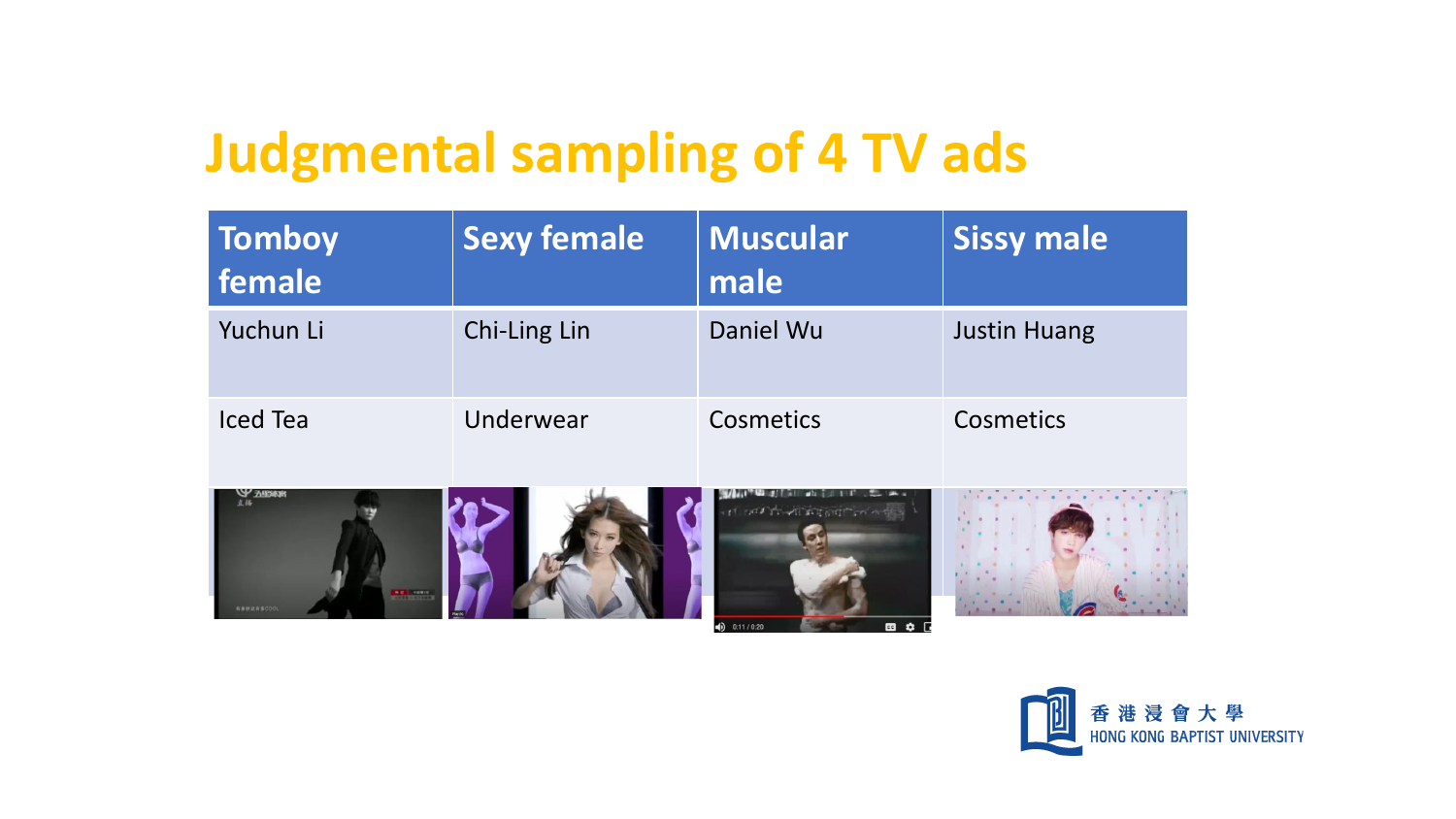### **Measurement**

- Eight gendered adjectives from Williams and Bennet (1975) such as strong and caring, ask to check applicable
- Gender stereotype: 4 statements from Attitudes Toward Women Scale (higher more stereotypical)
- Aad: 5 statements (alpha=0.83)
- Ab: "I have a positive impression toward the brand"
- PI: "I would consider purchasing this brand"

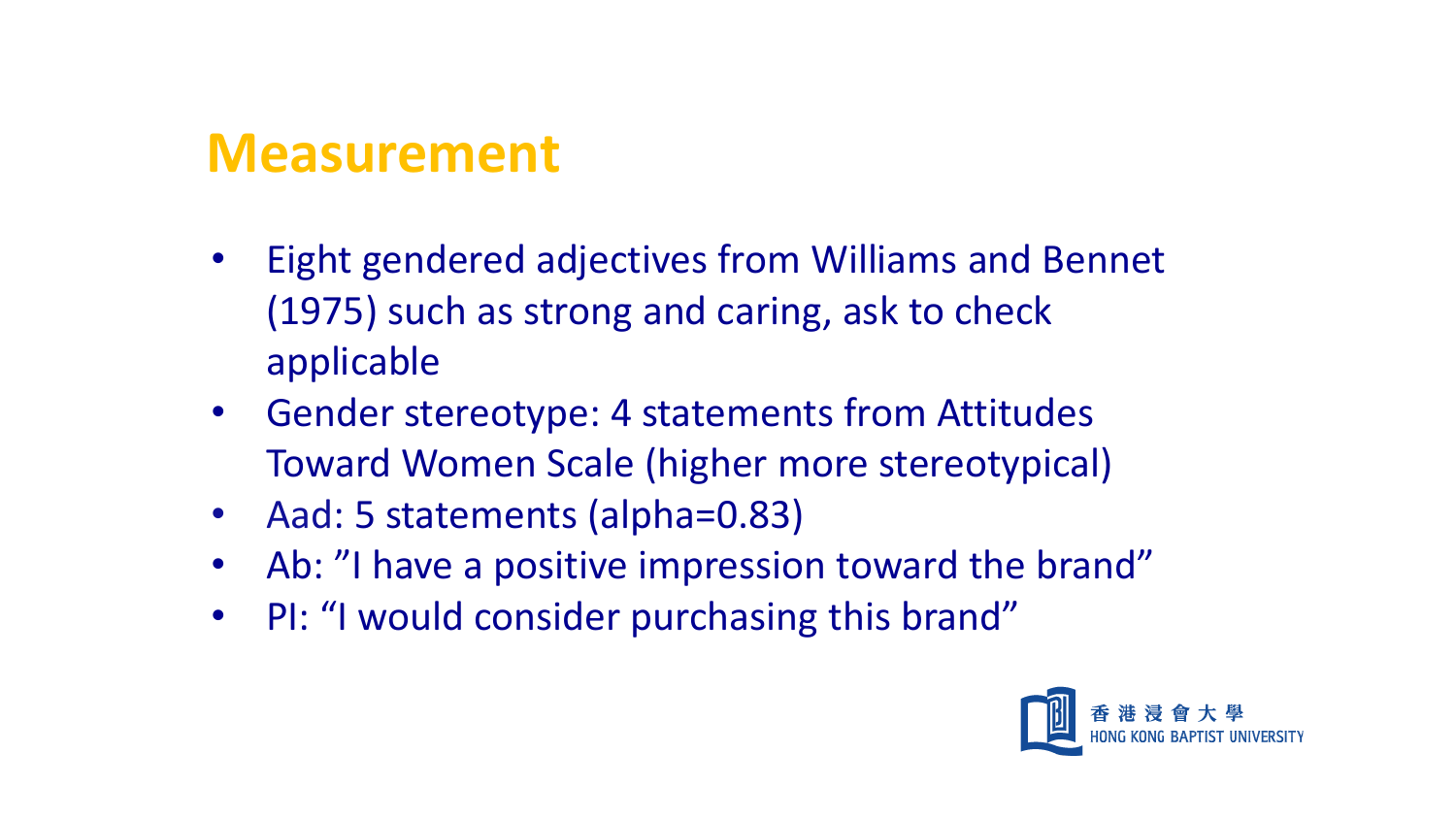## **Results**

Chinese audiences perceived the four selected celebrities differently on the following items:

- "aggressive" (Wilks Lambda = .77, *F*(3, 166)= 16.27, *p*< .001),
- "artistic" (Wilks Lambda = .92, *F*(3, 166)= 4.61, *p*< .01)
- "creative" (Wilks Lambda = .91 , *F*(3, 166)= 5.23, *p*< .01),
- "intellectual" (Wilks Lambda = .91, *F*(3, 166)= 5.59, *p*< .01),
- "professional" (Wilks Lambda = .84, *F*(3, 166)= 10.37, *p*< .001),
- "strong" (Wilks Lambda = .34, *F*(3, 166)= 104.51, *p*< .001),
- "delicate" (Wilks Lambda = .71, *F*(3, 166)= 22.20, *p*< .001)

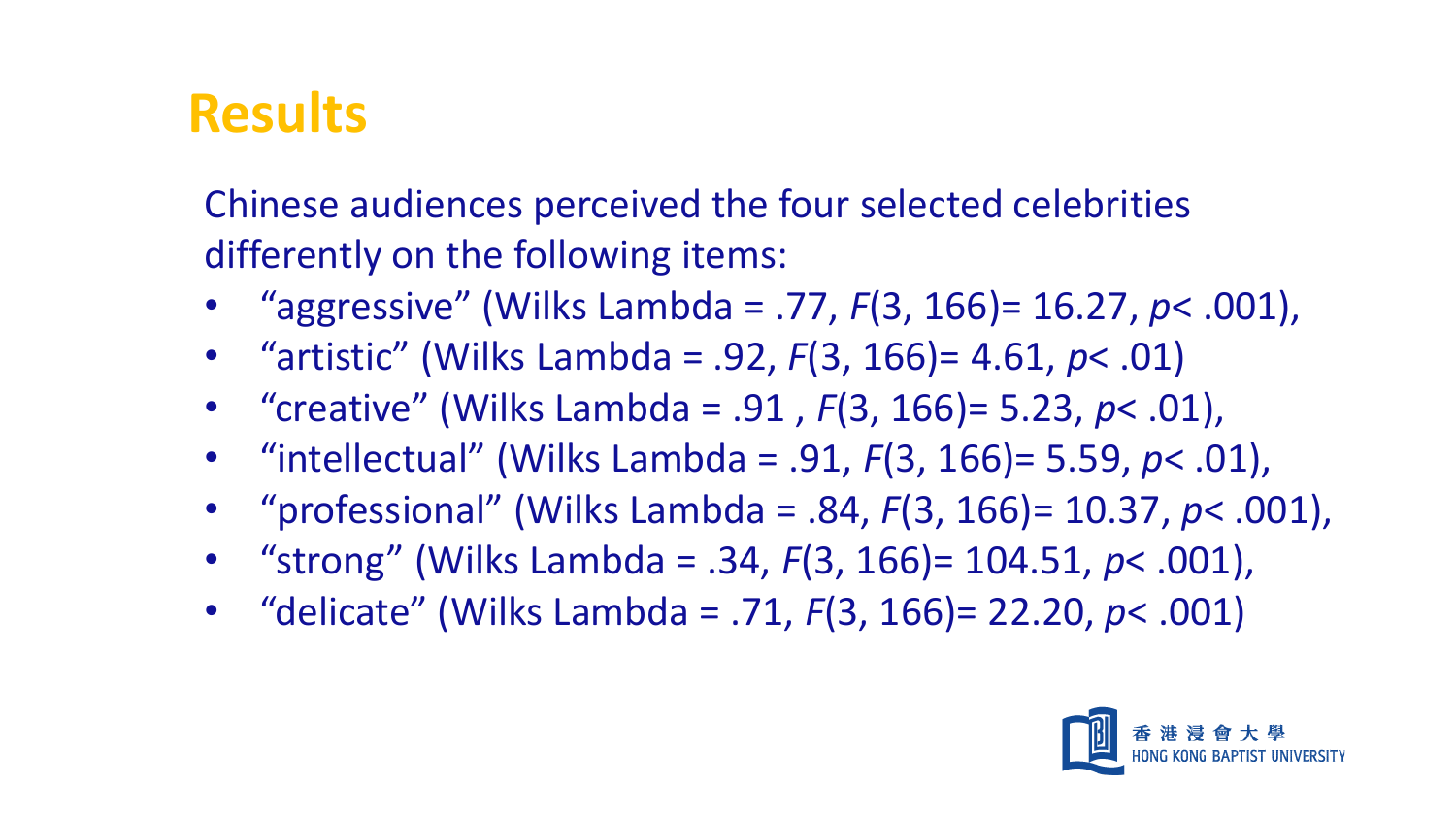



Sexy female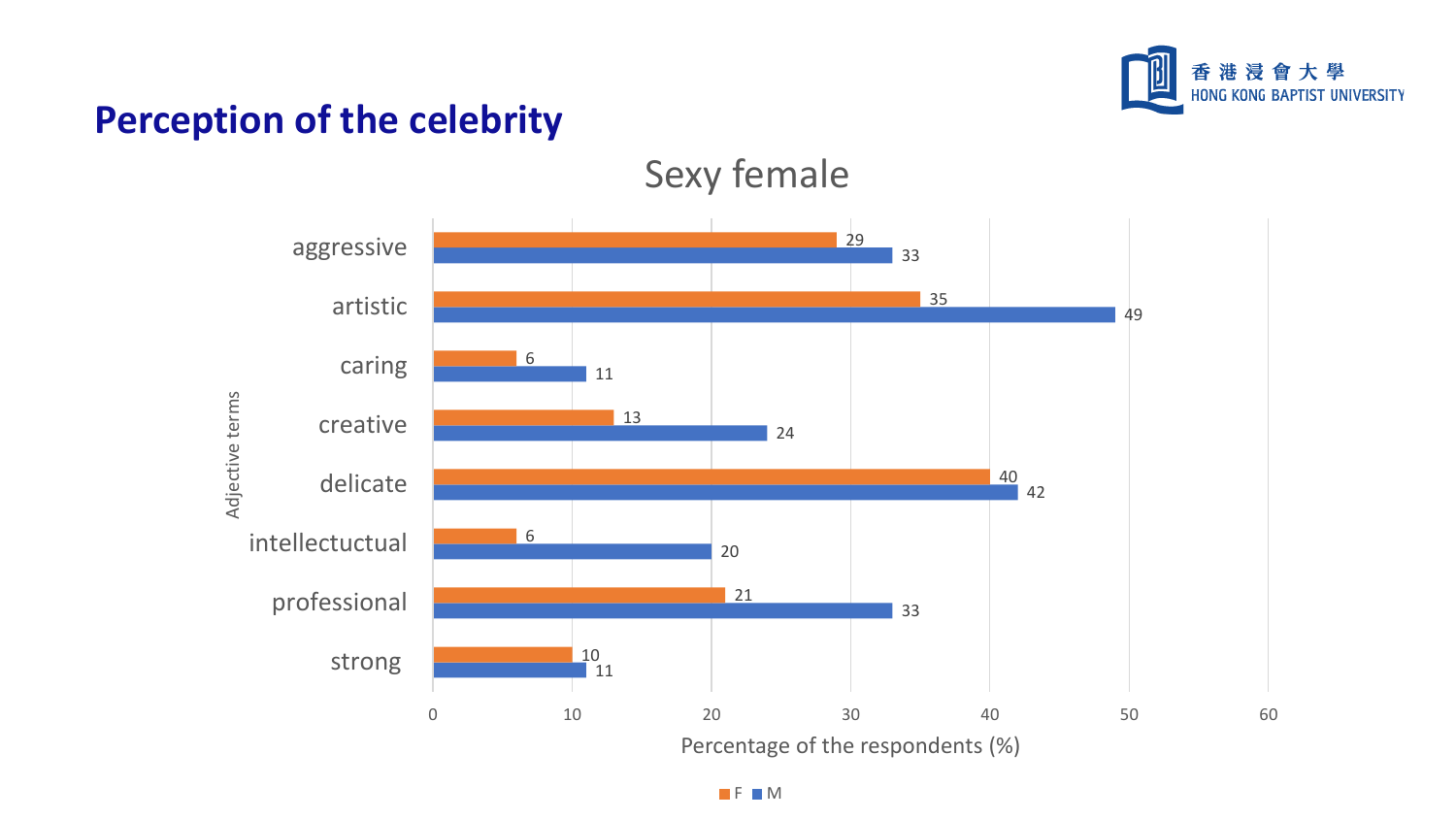

#### Muscular male

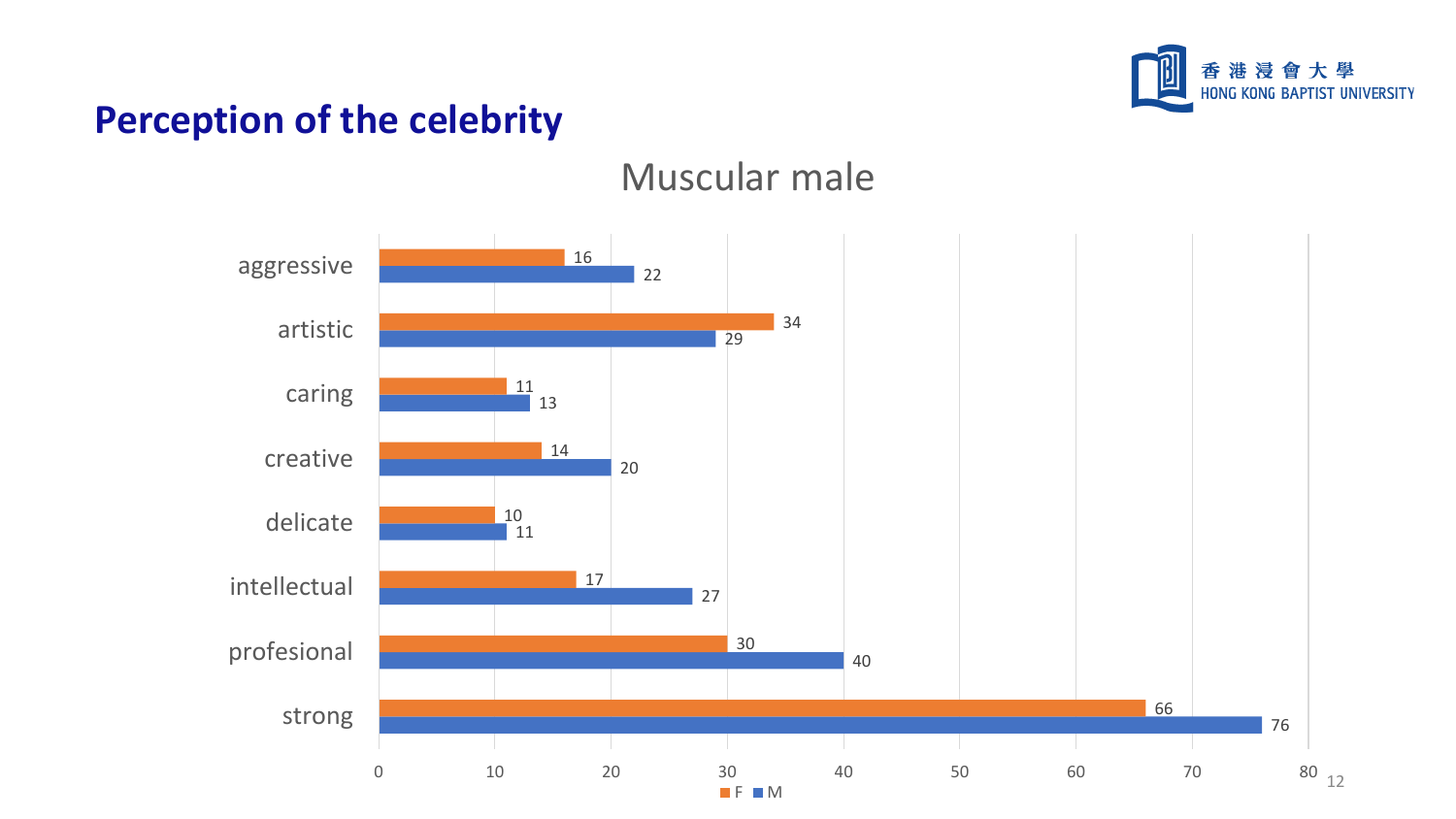

#### Tomboy female

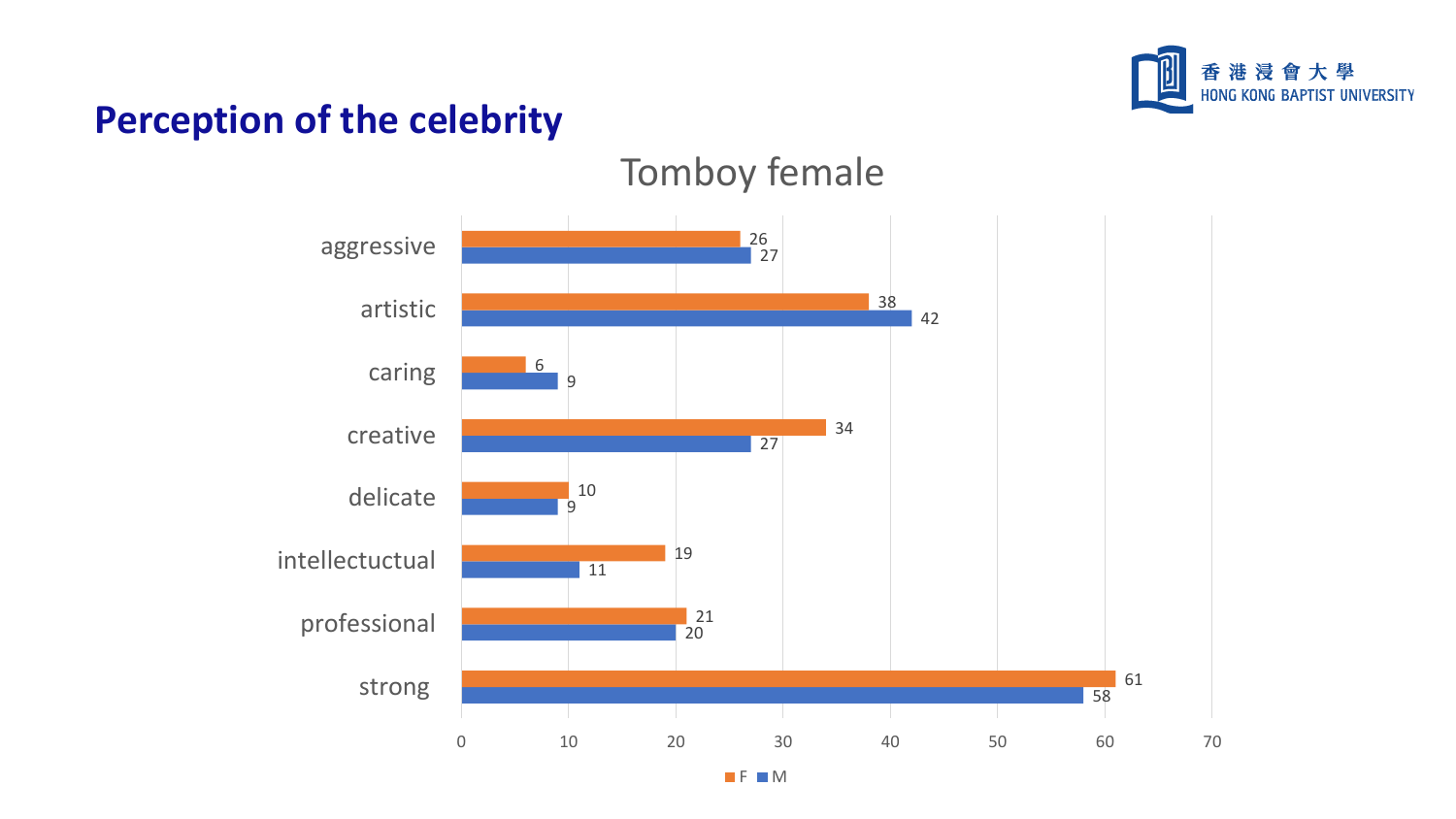

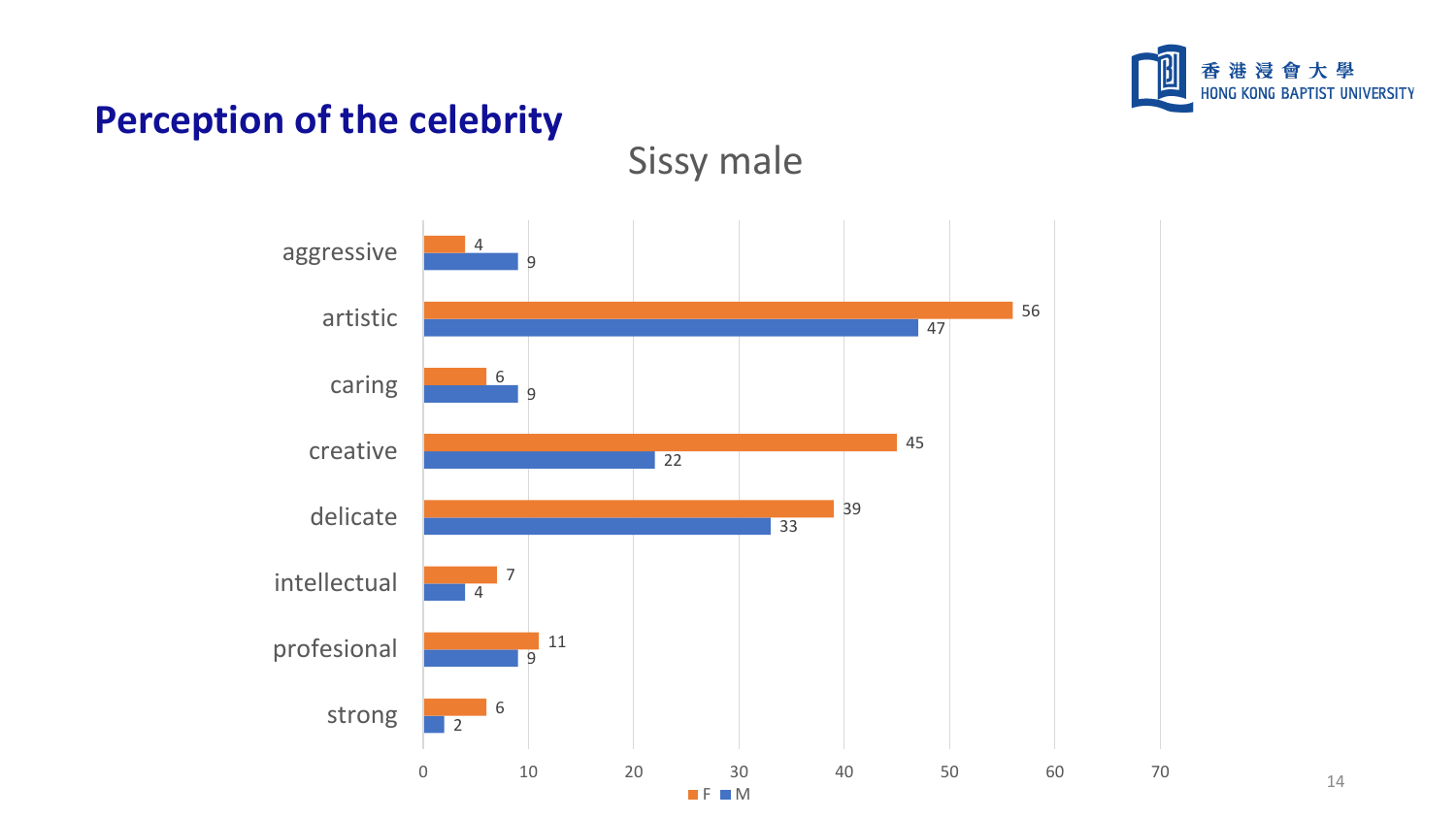

### **Persuasiveness of celebrity advertisements**

|               | <b>Tomboy</b><br>female |     |     | <b>Sexy</b><br>female | <b>Muscular</b><br>male |             |     | <b>Sissy</b><br>male | <b>Celebrity</b><br>main<br>effect | <b>Celebrity x</b><br>sex | <b>Celebrity x</b><br>gender<br>stereotype |
|---------------|-------------------------|-----|-----|-----------------------|-------------------------|-------------|-----|----------------------|------------------------------------|---------------------------|--------------------------------------------|
|               | M                       | F   | M   | F                     | M                       | $\mathsf F$ | M   | F                    | p                                  | p                         | p                                          |
| Aad           | 3.0                     | 3.2 | 3.4 | 3.0                   | 3.7                     | 3.7         | 2.3 | 3.0                  | .000                               | .000                      | .000                                       |
| <b>Abrand</b> | 3.3                     | 3.5 | 3.1 | 2.8                   | 3.6                     | 3.5         | 2.4 | 3.2                  | .000                               | .001                      | .002                                       |
| PI            | 3.0                     | 3.1 | 2.2 | 2.6                   | 3.5                     | 2.9         | 2.1 | 3.2                  | .000                               | .000                      | .007                                       |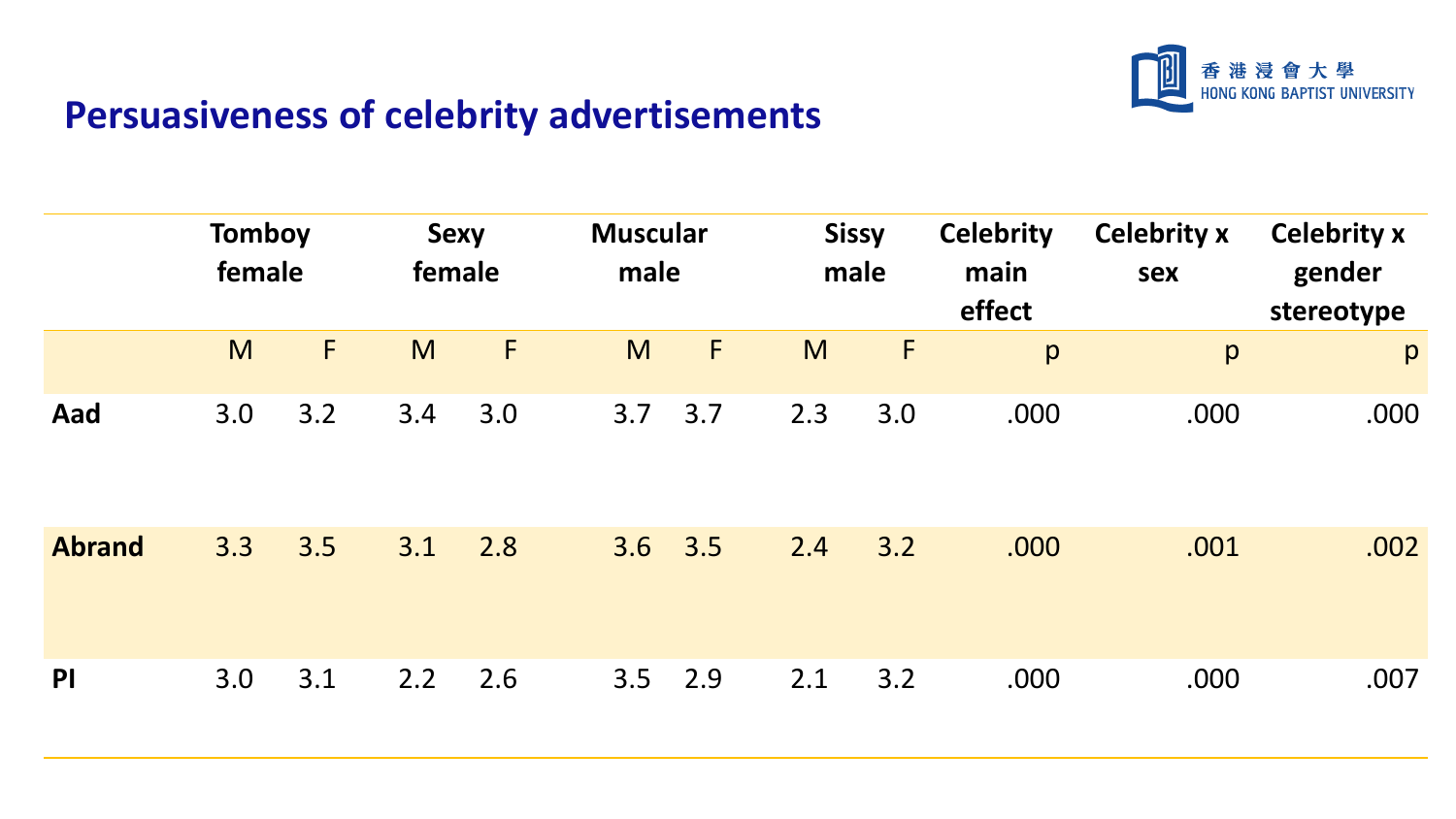#### Aad by celebrity by sex of respondents



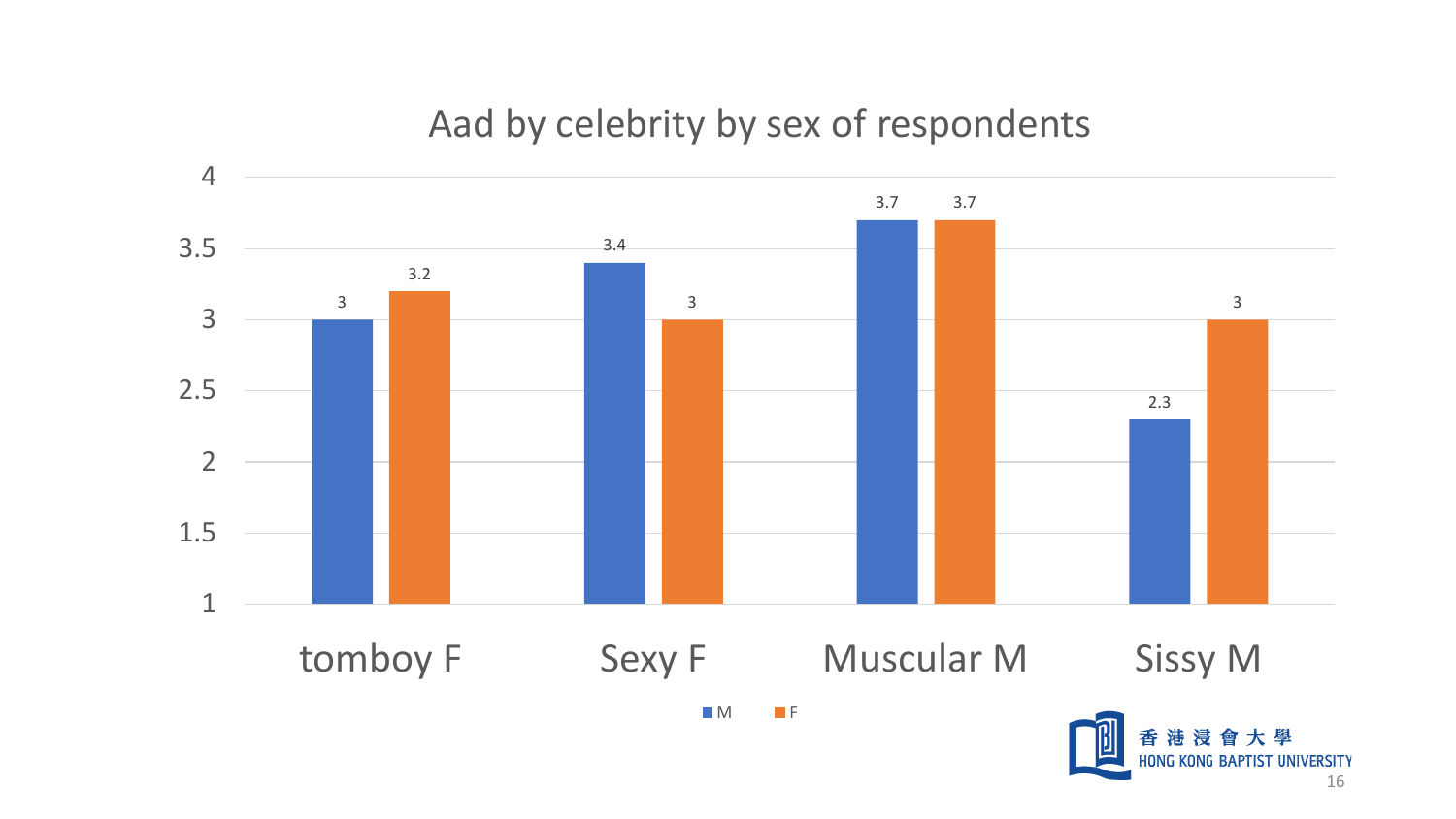## **Discussion**

- Marketing communication insights:
	- $\triangleright$  Brands are suggested to consider how traditional values relating to gendered images and identity in the target market influence consumers' perceptions of celebrity advertising  $\rightarrow$  Genderspecific preferences are common in patriarchal societies like China (Chan et al. 2002).
	- $\triangleright$  Use of celebrities with nontraditional gendered images in the ad: tomboy better than sissy male

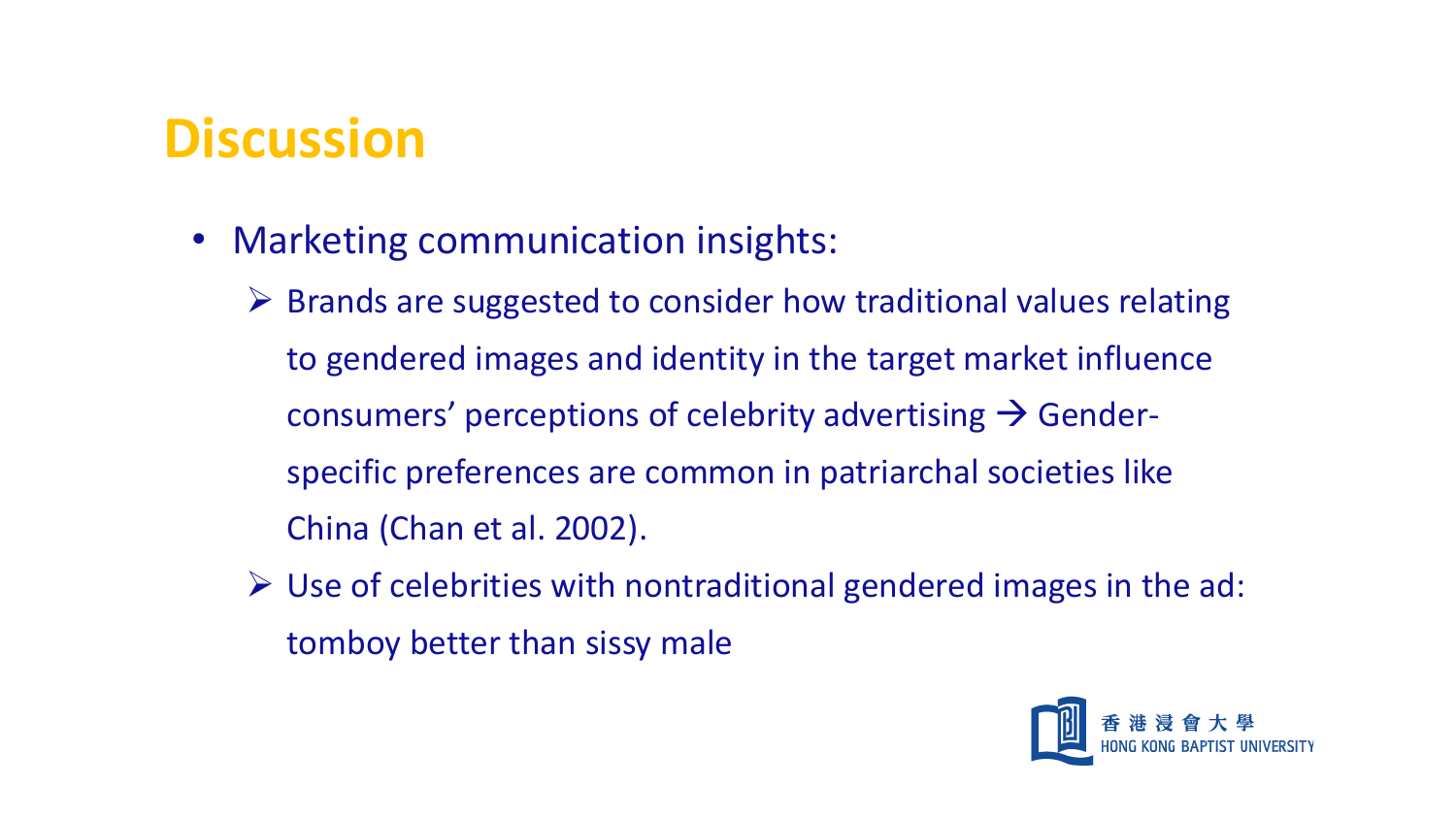### **Limitations and future research**

- More covariates (e.g. respondents' sexuality) might be introduced to future study
- Sampling limitation: 74% female  $\rightarrow$  Future studies may consider quota sampling or stratified sampling methods